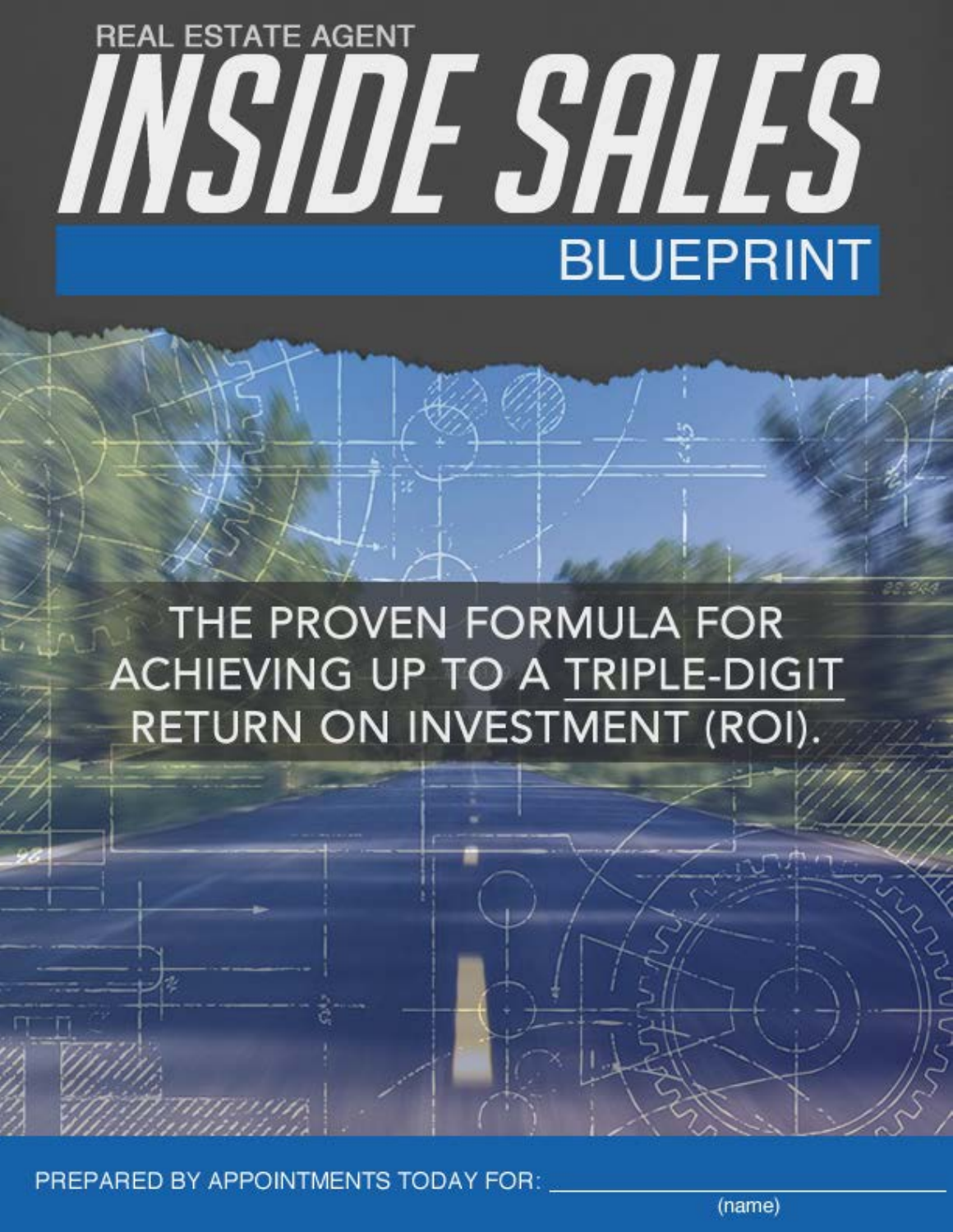# REAL ESTATE AGENT INSIDE SALES (ISA) SUCCESS BLUEPRINT

Prepared for You By: Appointments Today

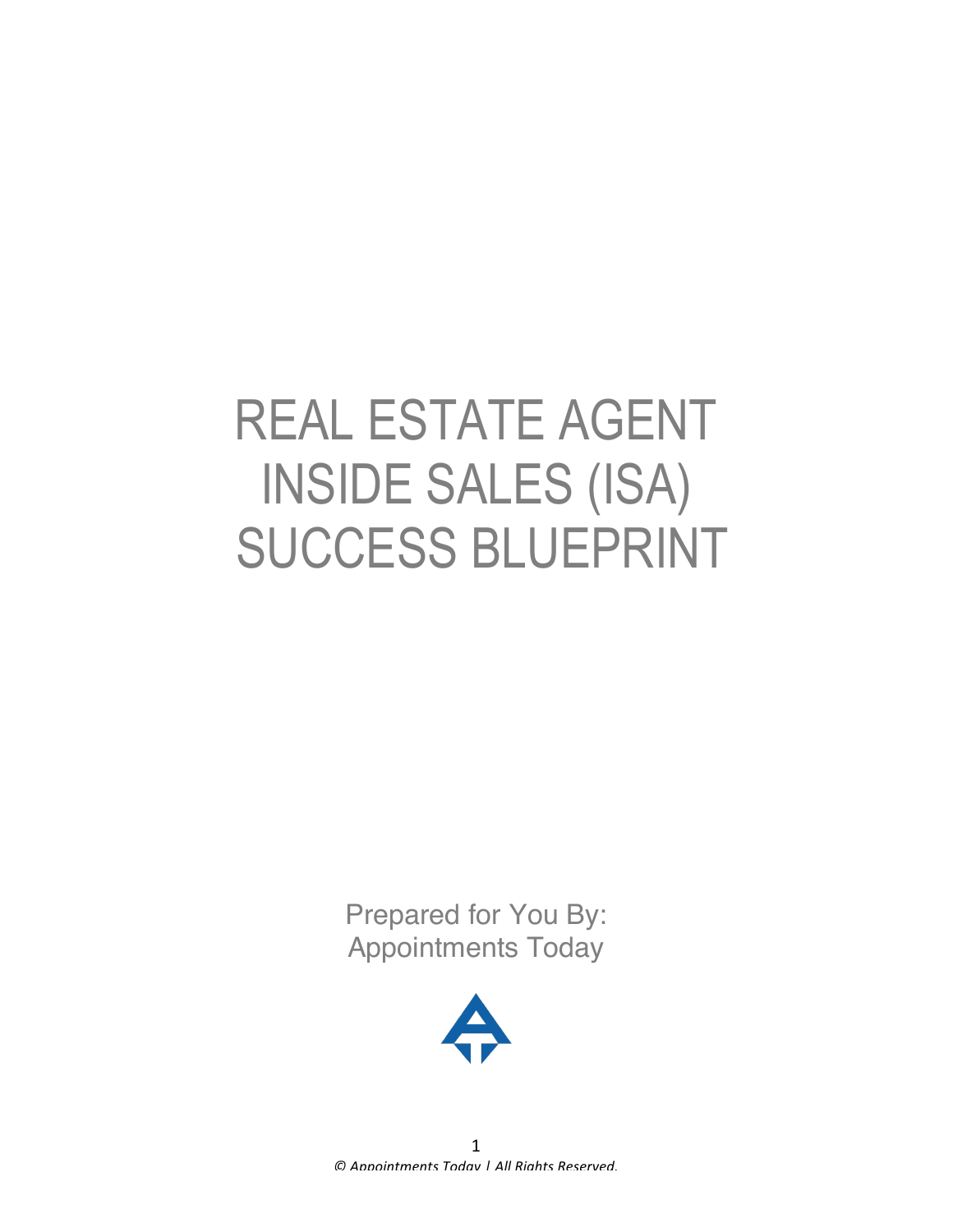PUBLISHED BY:

Appointments Today 19609 Puritas Ave Cleveland, OH 44135

© Copyright 2018 Appointments Today LLC. All Rights Reserved.

AppointmentsToday.com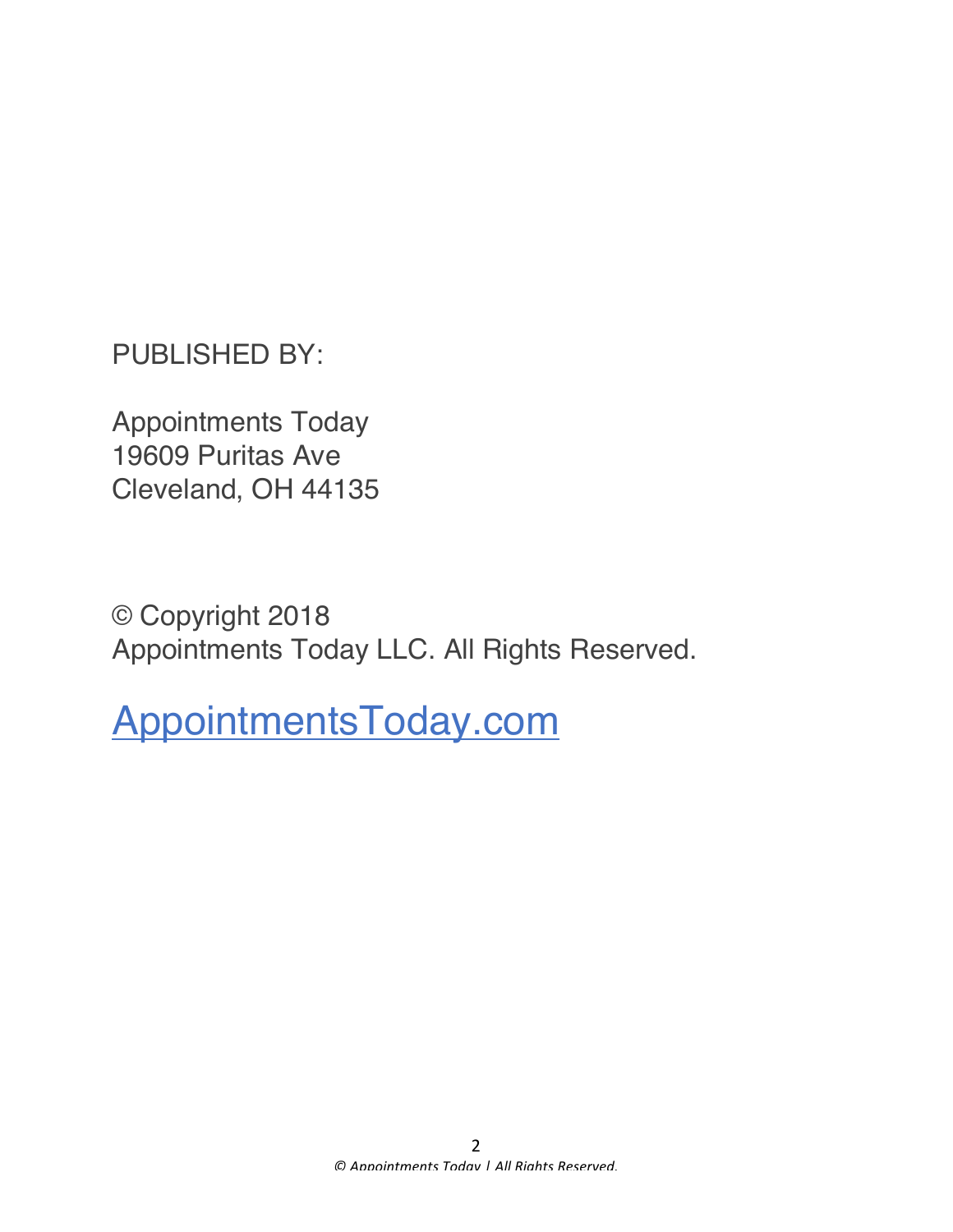

## ABOUT APPOINTMENTS TODAY

Appointments Today is a 100% U.S. based virtual Inside Sales Associate Agency focused on getting you the highest return on investment for your leads. We contact and nurture your new leads and re-engage the leads that are already in your database, building a truly predictable pipeline. With our proven scripts, we're able to work inside any CRM or lead platform to increase contact and conversion rates for agents.

> **Bottom Line:** We engage, nurture, qualify and set appointments with your leads, so you don't have to.

NOTE: If you've just begun your journey in building a team or you're just fed up of prospecting for hours every single day. Then check out our website at www.appointmentstoday.com. If you like what you see and you'd like a custom quote based on the number of leads you're currently generating and your market, you can schedule a quick 30-minute consultation with us by visiting https://meetme.so/MattMilia or by clicking on the "Get Started" button on our website.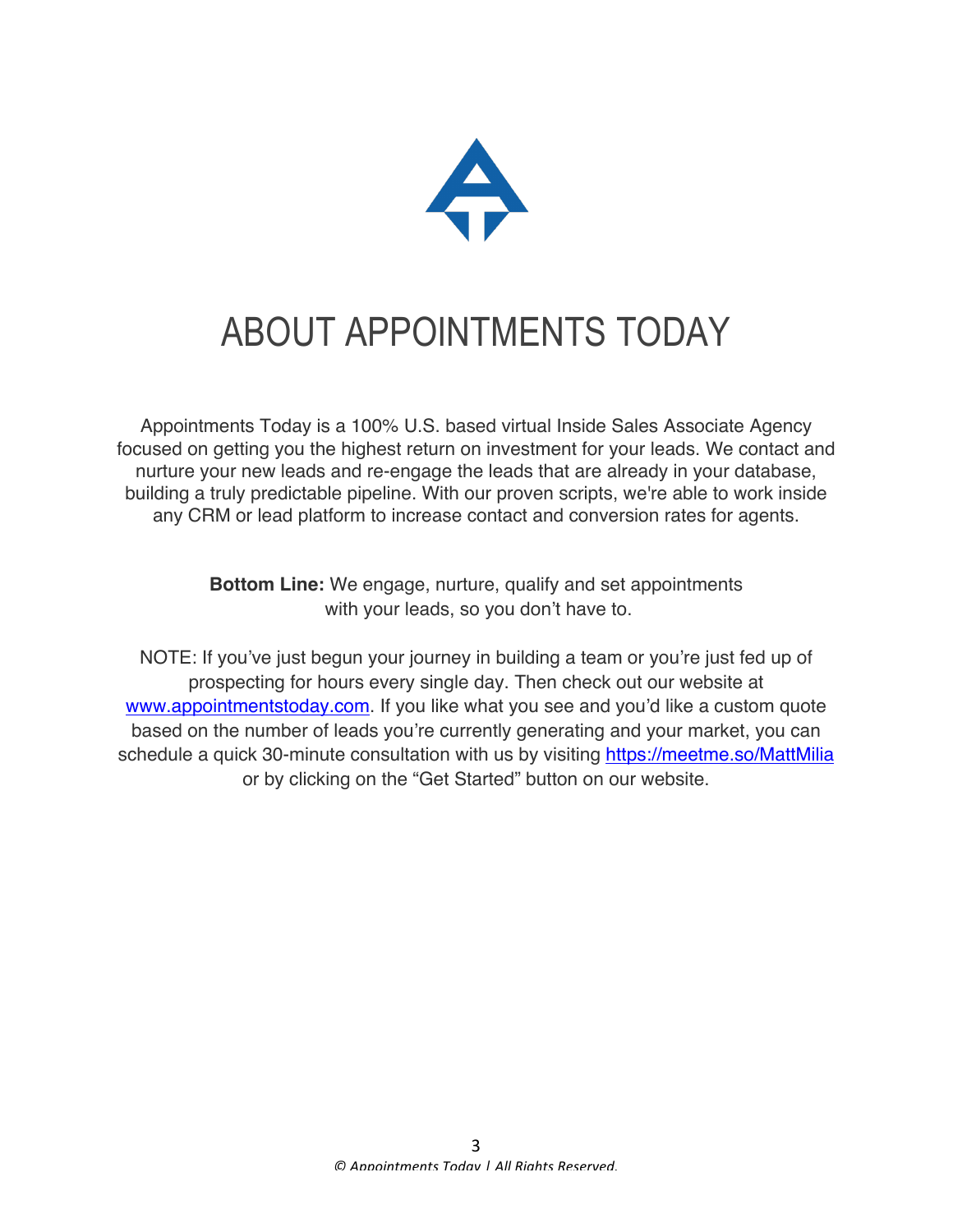

*Current Landscape of ISA Services*

## **Speed of Response Model**

o Impersonal / Fueled by Automation

## **Neighborhood Data Model**

- o Cost Prohibitive
- o Brand Reputation
- o Telemarketing

## **Team Extension Model**

- o Compliments Current Business
- o Consistency
- o Predictable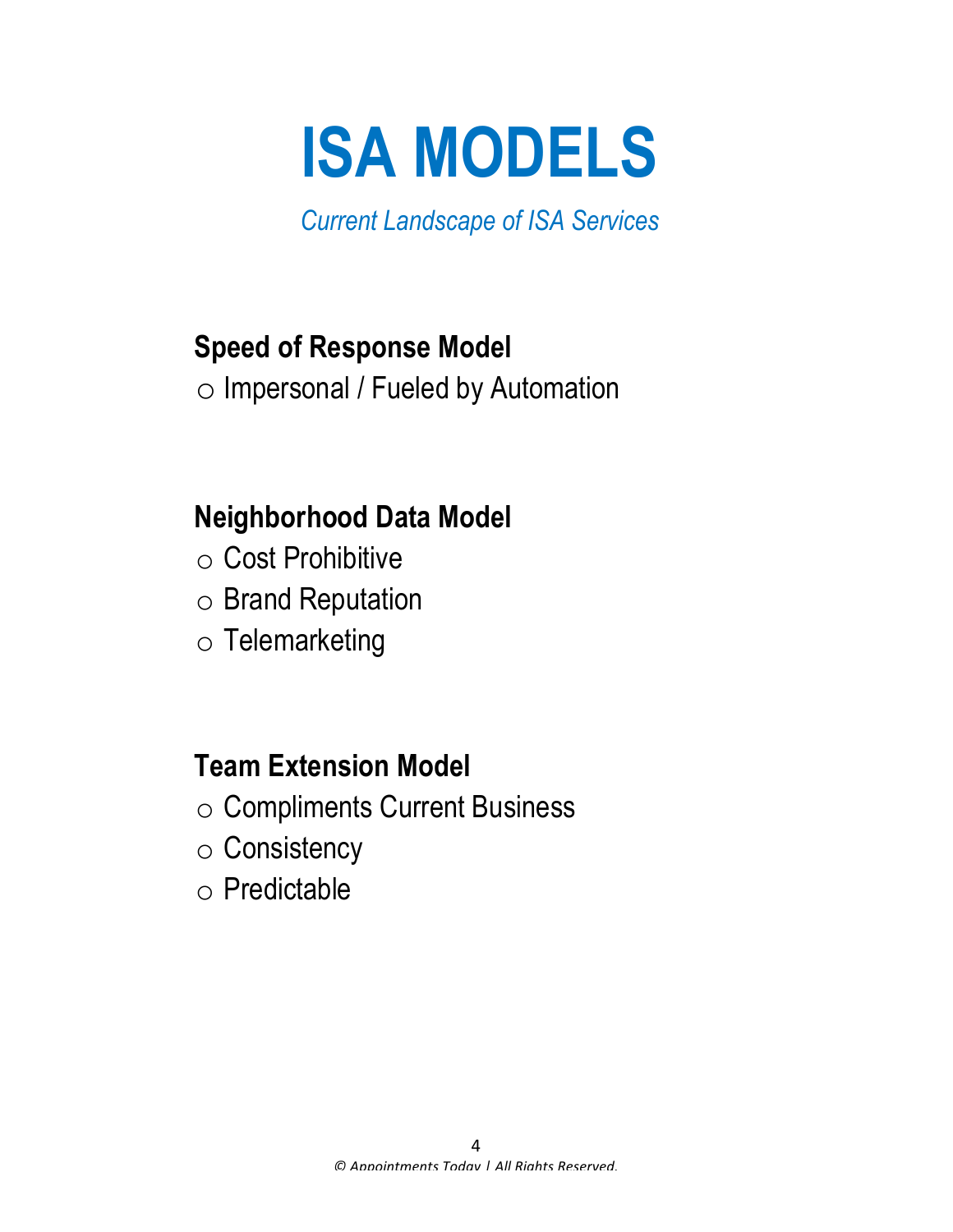# **YOUR BUSINESS**

*Current Landscape of Your Business*

| # of Hours Prospecting     |                                                            |  |
|----------------------------|------------------------------------------------------------|--|
|                            | ○ Per Day ___________ Per Week ___________ Per Month _____ |  |
|                            | <b>Average Month</b>                                       |  |
| # of Leads                 |                                                            |  |
|                            | ○ Buyer ______ Seller _____                                |  |
| # of Appointments ________ |                                                            |  |
| # of Contracts ________    |                                                            |  |
| # of Closings _______      |                                                            |  |
|                            | Average Sales Price \$                                     |  |
| <b>Commission</b>          |                                                            |  |
|                            |                                                            |  |
|                            | ○ Average Commission \$                                    |  |

**Contract to Close %** \_\_\_\_\_\_\_\_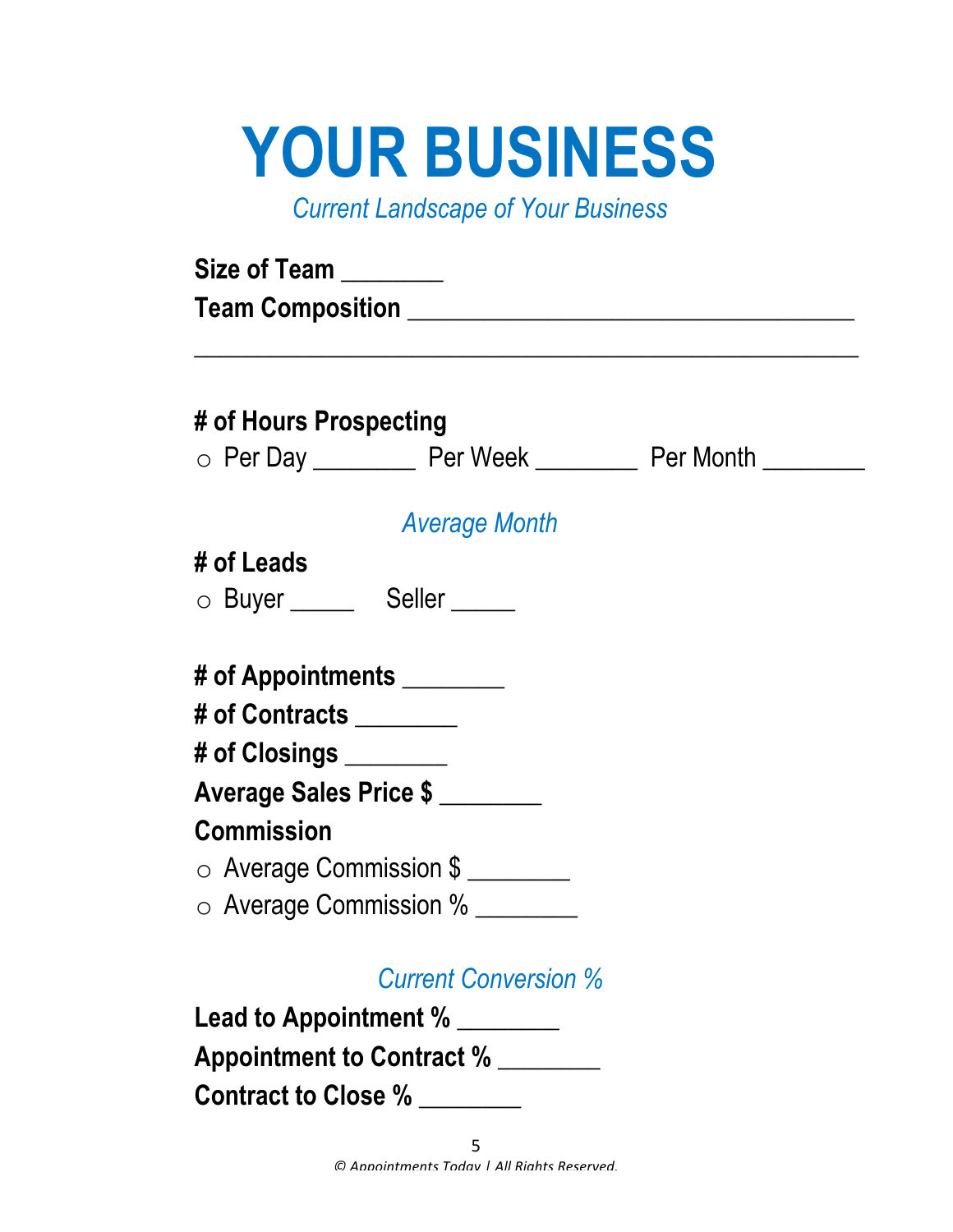# **PERSONAL GOALS**

## **Work/Life Synergy** *(Circle One)* 1 2 3 4 5 6 7 8 9 10 *Unsatisfied Perfectly Balanced*

**Days of the Week** \_\_\_\_\_\_\_\_

 **What is the single greatest challenge you face right now that if solved, would help you reach your goal?**

 $\overline{\phantom{a}}$  , and the contract of the contract of the contract of the contract of the contract of the contract of the contract of the contract of the contract of the contract of the contract of the contract of the contrac

 $\overline{\phantom{a}}$  , and the contract of the contract of the contract of the contract of the contract of the contract of the contract of the contract of the contract of the contract of the contract of the contract of the contrac

 $\overline{\phantom{a}}$  , and the contract of the contract of the contract of the contract of the contract of the contract of the contract of the contract of the contract of the contract of the contract of the contract of the contrac

 $\overline{\phantom{a}}$  , and the contract of the contract of the contract of the contract of the contract of the contract of the contract of the contract of the contract of the contract of the contract of the contract of the contrac

 $\overline{\phantom{a}}$  , and the contract of the contract of the contract of the contract of the contract of the contract of the contract of the contract of the contract of the contract of the contract of the contract of the contrac

 $\overline{\phantom{a}}$  , and the contract of the contract of the contract of the contract of the contract of the contract of the contract of the contract of the contract of the contract of the contract of the contract of the contrac

**Describe Your Perfect Day / Week**

**What are your goals for this coming year?**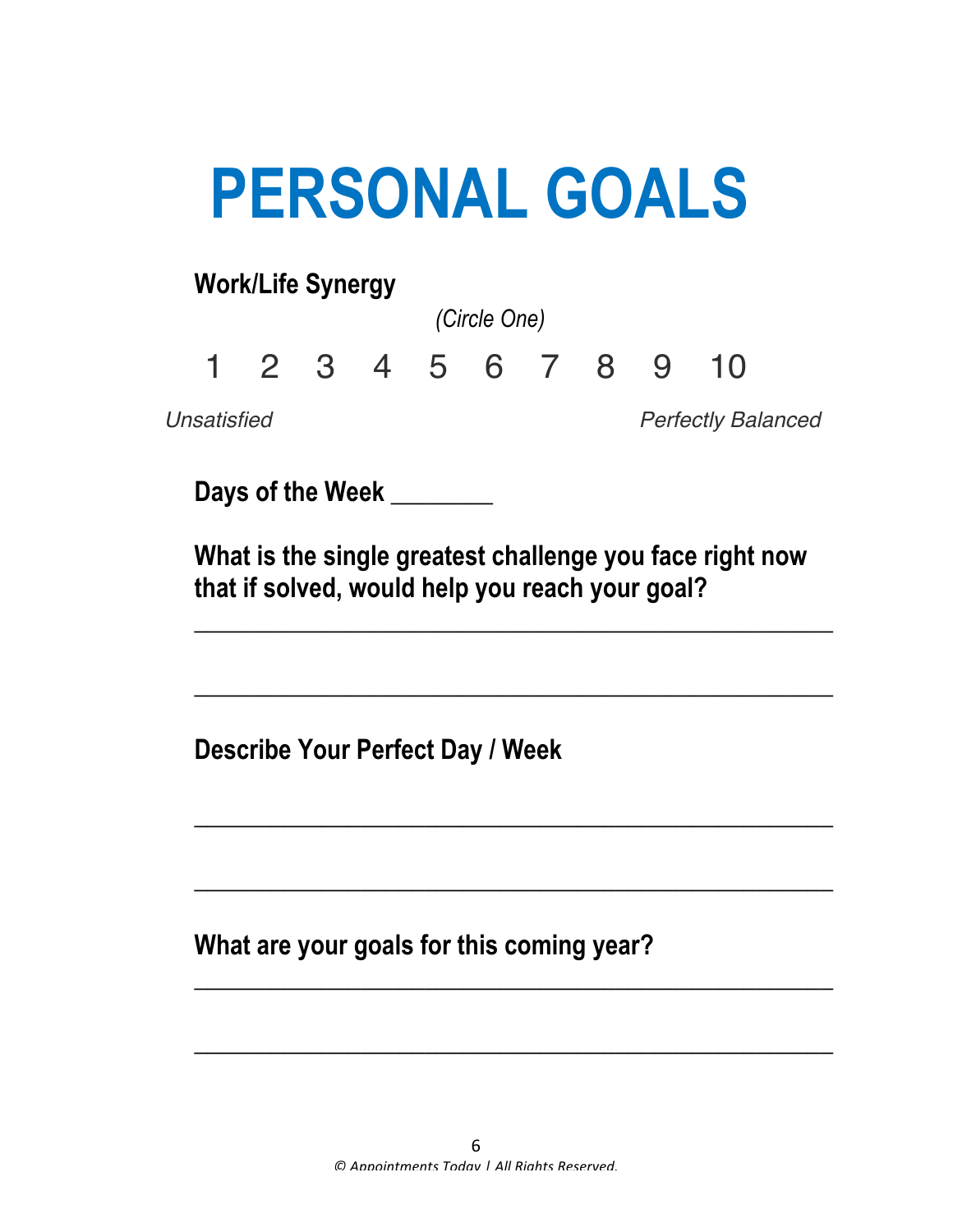## **INTEGRATION** *INTEGRATED RESULTS BREAKDOWN*

### **# of Leads**

o Buyer \_\_\_\_\_\_\_\_\_ Seller \_\_\_\_\_\_\_

### **Lead to Appointment Conversion**

- o Appointments \_\_\_\_\_\_\_\_
- $\circ$  Increase/Decrease of \_\_\_\_ An Increase/Decrease of \_\_\_\_%

## **Appointment to Contract Conversion**

- o Contracts \_\_\_\_\_\_\_\_
- $\circ$  Increase/Decrease of \_\_\_\_ An Increase/Decrease of \_\_\_\_%

### **Contract to Close Conversion**

o Closings \_\_\_\_\_\_\_\_ o Increase/Decrease of An Increase/Decrease of \_\_\_\_%

## **Average Sales Price \$ \_\_\_\_\_\_\_\_**

### **Average Commission %**

- o New Average Monthly GCI \$
- o Increase/Decrease of An Increase/Decrease of %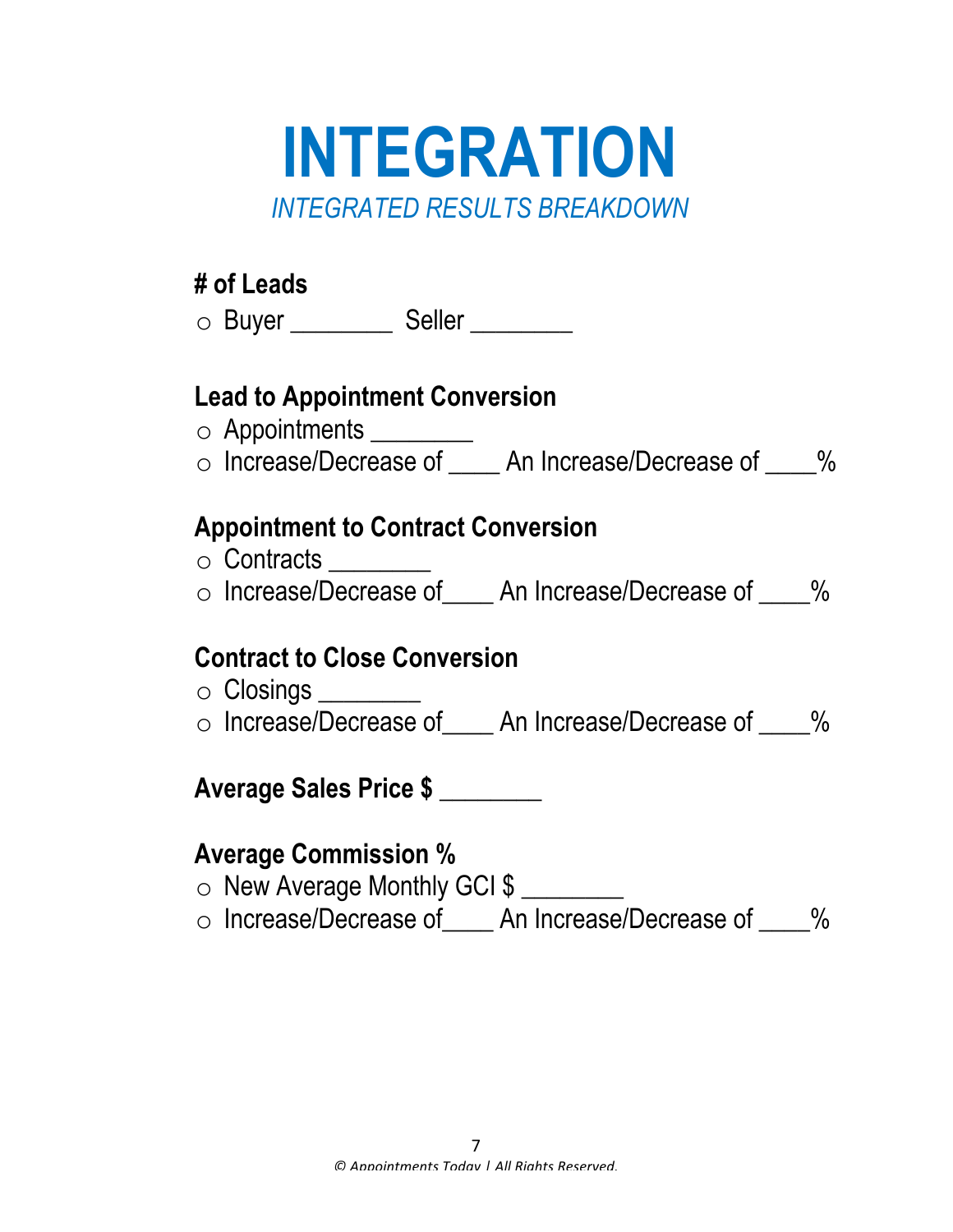

**Integrated GCI Increase \$ \_\_\_\_\_ /month**

**Integrated GCI Increase \$ \_\_\_\_\_ /year**

**ISA Investment \$ \_\_\_\_\_ /month**

**ISA Investment \$ \_\_\_\_\_ /year**

 **Overall Integrated Return on Investment (ROI)**   $\frac{0}{0}$